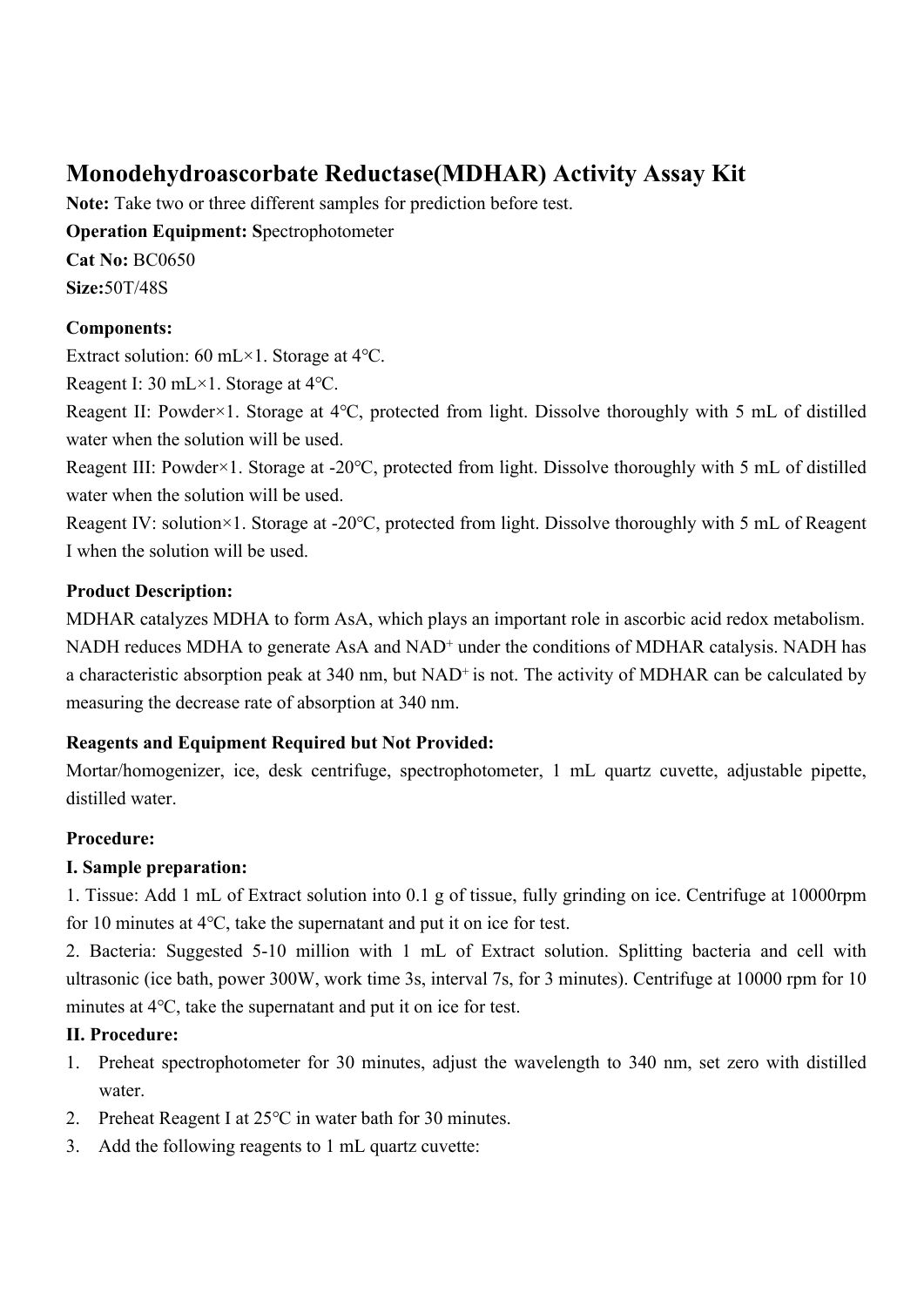| Reagent name      | Reagent II | Reagent III | Reagent IV | Reagent I | Distilled | Supernatant |
|-------------------|------------|-------------|------------|-----------|-----------|-------------|
| $(\mu L)$         |            |             |            |           | water     |             |
| Blank tube $(B)$  | 100        | 100         | 100        | 400       | 300       | -           |
| $Test$ tube $(T)$ |            |             |            |           | -         | 300         |

Mix thoroughly, detect absorbance at 340 nm at 30s and 150s, ΔA(Blank)= ΔA(B)= A1(30s)-A2(150s),  $\Delta A(Test)=\Delta A(T)=A3(30s) - A4(150s).$ 

#### **III. Calculation:**

1. Protein concentration:

Unit definition: One unit of enzyme activity is defined as the amount of enzyme catalyzes the oxidation of 1 μmol of NADH in 25℃ per minute every milligram of protein.

MDHAR (U/mg prot) =  $[\Delta A(T) - \Delta A(B)] \div (\varepsilon \times d) \times V_T v \times 10^{6} \div (V_S \times Cpr) \div T$  $=0.268\times[\Delta A(T)-\Delta A(B)]+Cpr$ 

2. Sample weight:

Unit definition: One unit of enzyme activity is defined as the amount of enzyme catalyzes the oxidation of 1 μmol of NADH in 25℃ per minute every gram of sample.

MDHAR  $(U/g) = [\Delta A(T) - \Delta A(B)] \div (\epsilon \times d) \times V_{\text{TV}} \times 10^{6} \div (V_S \div V_{\text{SV}} \times W) \div T$ 

 $=0.268\times[\Delta A(T)-\Delta A(B)]+W$ 

3. Cells or bacteria:

Unit definition: One unit of enzyme activity is defined as the amount of enzyme catalyzes the oxidation of 1 μmol of NADH in 25 $°C$  per minute every 10<sup>4</sup> cell.

MDHAR (U/10<sup>4</sup> cell) =[ΔA(T)-ΔA(B)]÷(ε×d)×Vrv×10<sup>6</sup>÷(N÷Vsv×Vs)÷T  $=0.268\times[\Delta A(T)-\Delta A(B)]-N$ 

ε: NADH molar extinction coefficient, 6220 L/mol/cm;

d: Light path of cuvette, 1 cm;

10<sup>6</sup>: 1 mol= $1\times10^6$  µmol;

Vrv: Total reaction volume,1 mL=0.001 L;

Vs: Supernate volume (mL), 0.3 mL;

Cpr: Sample protein concentration (mg/mL), need to detect separately, suggest use BCA Protein Assay Kit;

T: Reaction time (min), 2 minutes;

W: Sample weight(g);

Vsv: Extract solution volume, 1 mL;

N: Amount of cells,  $10<sup>4</sup>$ .

## **Note:**

1. When the determination of ΔA is greater than 0.3 it is recommended that dilute the sample or adjust the ratio of Reagent I and supernatant before the determination. For example, change 400 μL of Reagent I and 300 μL of supernatant to 600 μL of Reagent I and 100 μL of supernatant.